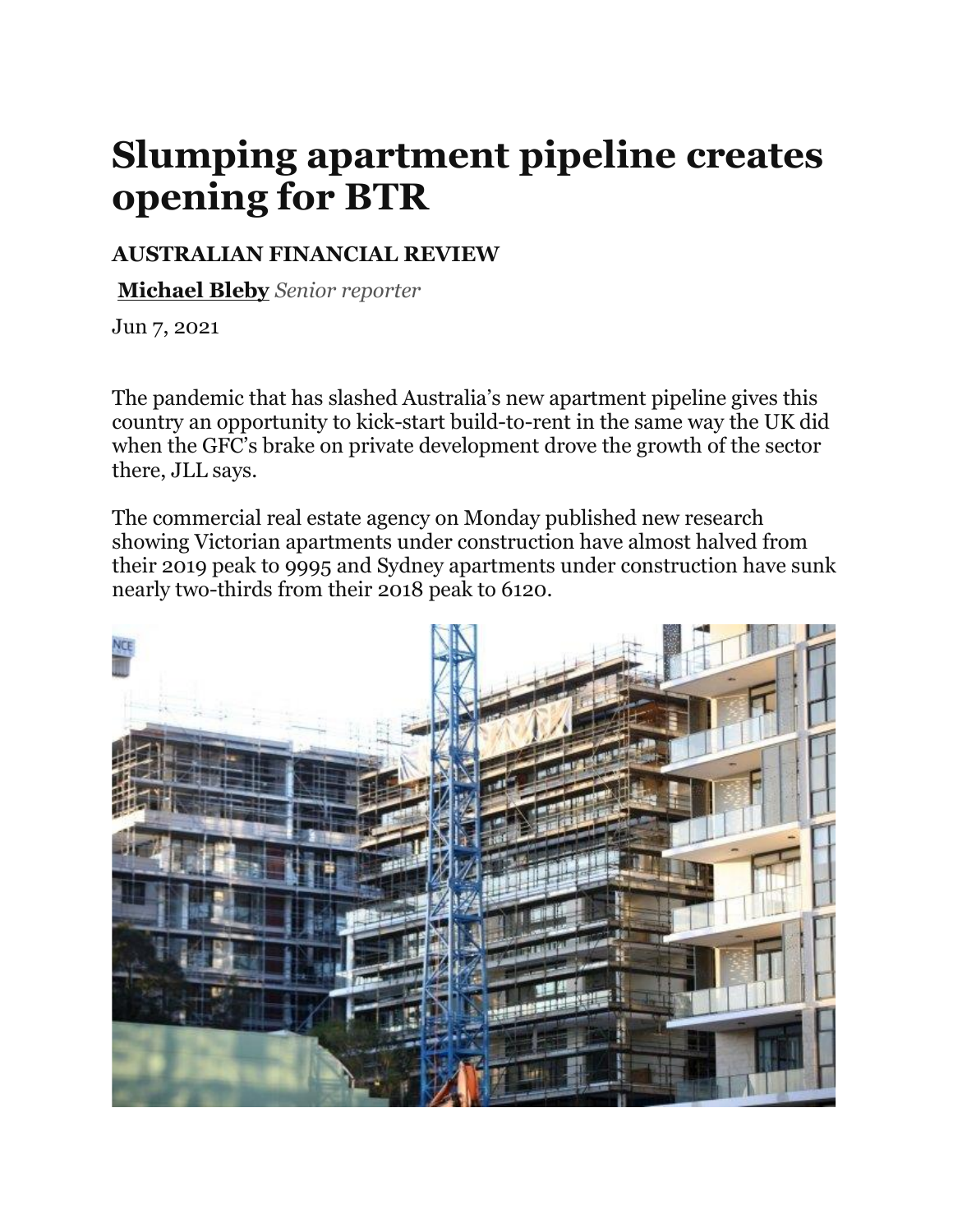The March-quarter figures showed slumping migration and the drop in private investment put Australia in a similar situation as the UK in the wake of the GFC. Deliberate policies there, however, got build-to-rent going at scale, making it a sector with a pipeline of about 180,000 BTR units today.

"That government support to prevent a housing crunch post-crisis in the UK ... really got the sector going," JLL's Australia head of residential research, Leigh Warner, told *The Australian Financial Review*.

"We largely missed that downturn. But this is our good opportunity now to encourage the development of a sector."

Australia has a 68,600-strong pipeline of apartments in construction, approved, in planning or being completed this year, JLL's latest National Apartment Market Report shows.

The looming supply shortage in east-coast Australia is hidden in part by the delayed completion – in lockdown-affected Melbourne particularly – of some large projects last year because of the pandemic, which will push apartment completions up this year compared with 2020.

The weak inner-city apartment market also paints a picture of oversupply of attached dwellings.

However, these factors – and the white-hot detached house development market – obscure a drop-off in new attached housing projects that will take years to get going again at scale, especially as most only commence construction after a marketing process to meet presales hurdles, Mr Warner said.

Without foreign arrivals or investors, many developers of traditional for-sale apartments are turning to BTR as they can start construction of these quicker, without retail sales processes, but the volume was not nearly enough to offset the slowdown in build-to-sell units, he said.

Without policy changes to encourage development of new rental stock, Australia faces a rental supply crunch when the country's borders reopen, Mr Warner said.